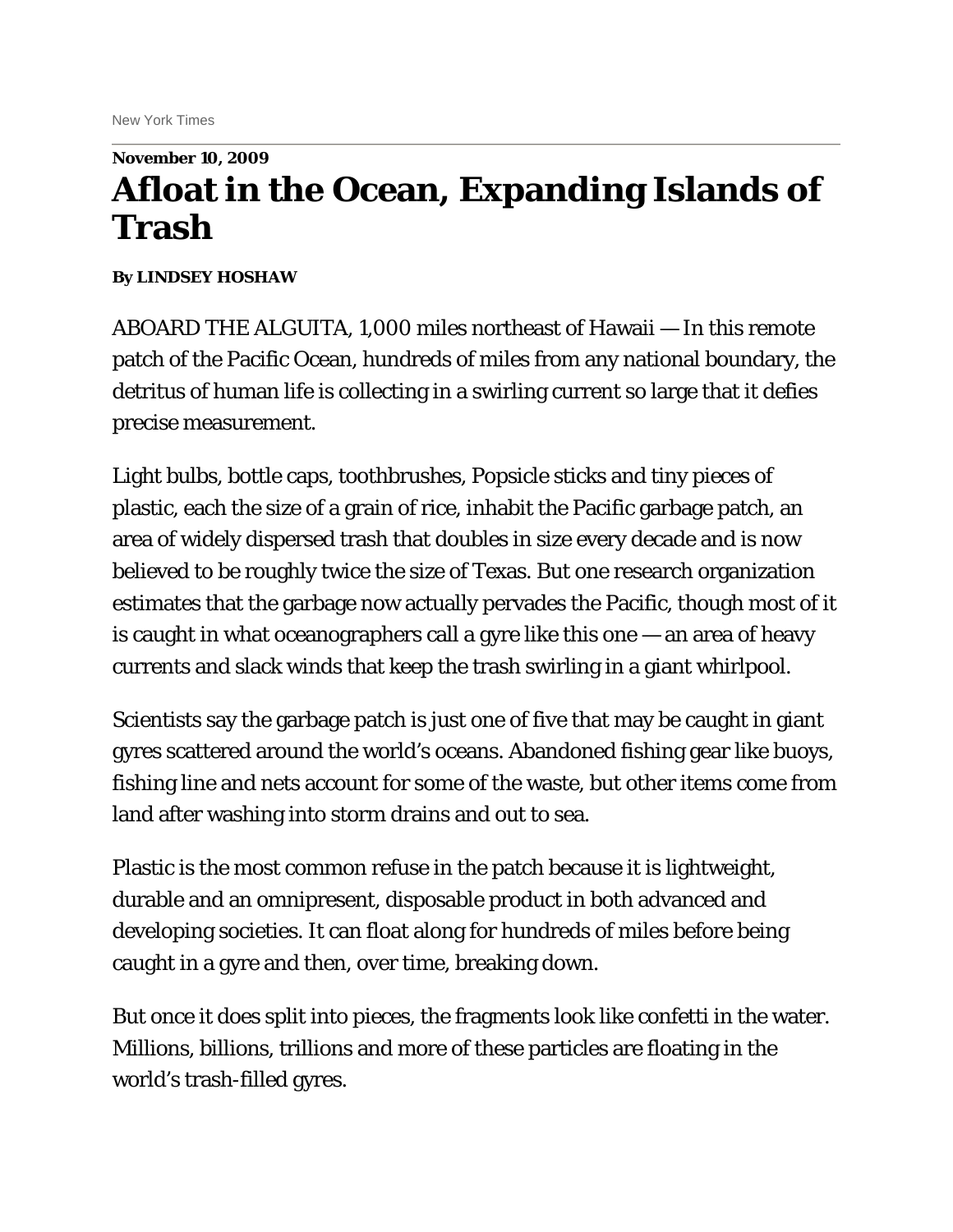PCBs, DDT and other toxic chemicals cannot dissolve in water, but the plastic absorbs them like a sponge. Fish that feed on plankton ingest the tiny plastic particles. Scientists from the Algalita Marine Research Foundation say that fish tissues contain some of the same chemicals as the plastic. The scientists speculate that toxic chemicals are leaching into fish tissue from the plastic they eat.

The researchers say that when a predator — a larger fish or a person — eats the fish that eats the plastic, that predator may be transferring toxins to its own tissues, and in greater concentrations since toxins from multiple food sources can accumulate in the body.

Charles Moore found the Pacific garbage patch by accident 12 years ago, when he came upon it on his way back from a sailing race in Hawaii. As captain, Mr. Moore ferried three researchers, his first mate and a journalist here this summer in his 10th scientific trip to the site. He is convinced that several similar garbage patches remain to be discovered.

"Anywhere you really look for it, you're going to see it," he said.

Many scientists believe there is a garbage patch off the coast of Japan and another in the Sargasso Sea, in the middle of the Atlantic Ocean.

Bonnie Monteleone, a University of North Carolina, Wilmington, graduate student researching a master's thesis on plastic accumulation in the ocean, visited the Sargasso Sea in late spring and the Pacific garbage patch with Mr. Moore this summer.

"I saw much higher concentrations of trash in the Pacific garbage patch than in the Sargasso," Ms. Monteleone said, while acknowledging that she might not have found the Atlantic gyre's highest concentration of trash.

Ms. Monteleone, a volunteer crew member on Mr. Moore's ship, kept hoping she would see at least one sample taken from the Pacific garbage patch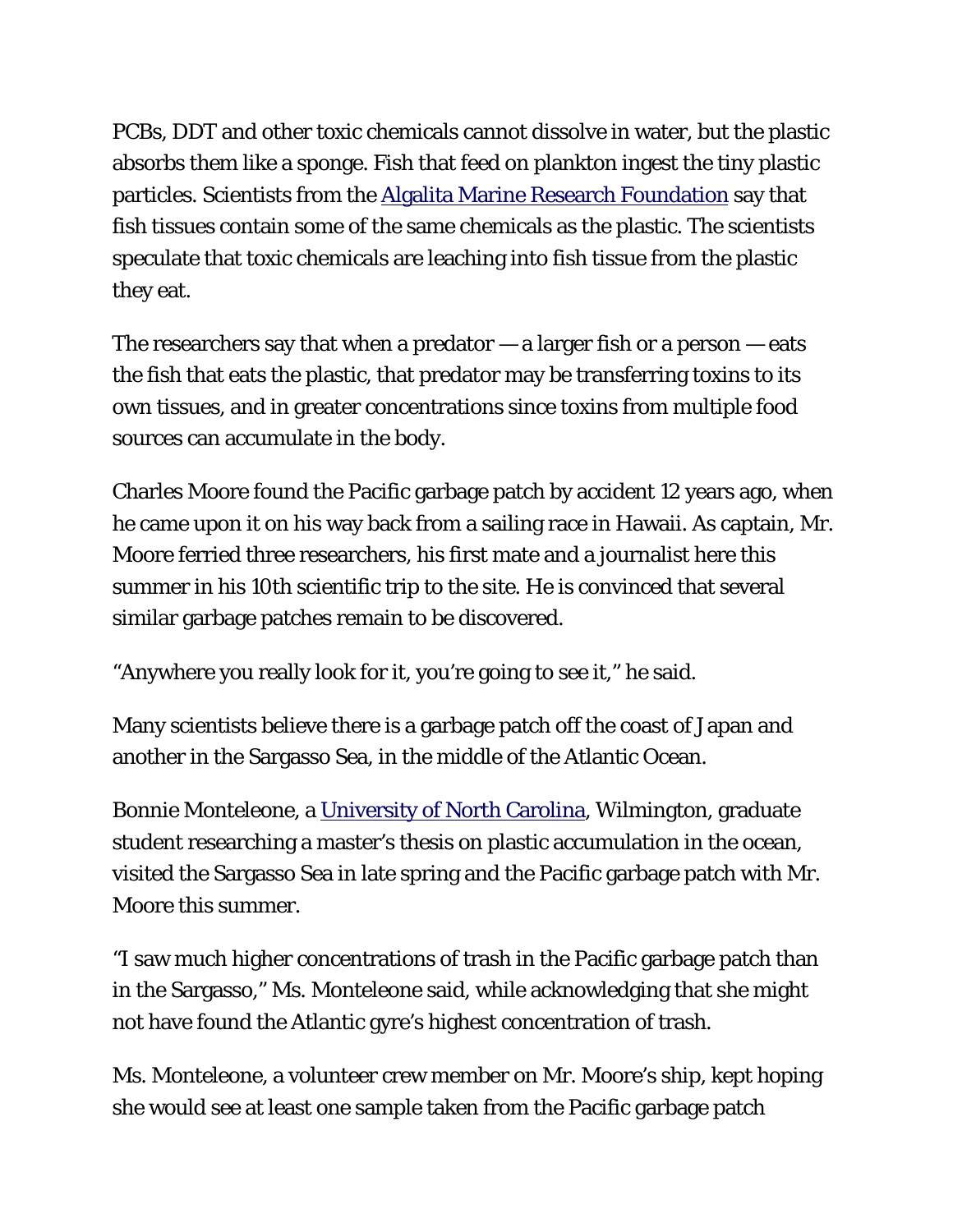without any trash in it. "Just one area — just one," she said. "That's all I wanted to see. But everywhere had plastic."

The Pacific garbage patch gained prominence after three independent marine research organizations visited it this summer. One of them, Project Kaisei, based in San Francisco, is trying to devise ways to clean up the patch by turning plastic into diesel fuel.

Environmentalists and celebrities are using the patch to promote their own causes. The actor Ted Danson's nonprofit group Oceana designated Mr. Moore a hero for his work on the patch. Another Hollywood figure, Edward Norton, narrated a public-service announcement about plastic bags, which make their way out to the patch.

Mr. Moore, however, is the first person to have pursued serious scientific research by sampling the garbage patch. In 1999, he dedicated the Algalita foundation to studying it. Now the foundation examines plastic debris and takes samples of polluted water off the California coast and across the Pacific Ocean. By dragging a fine mesh net behind his research vessel Alguita, a 50 foot aluminum catamaran, Mr. Moore is able to collect small plastic fragments.

Researchers measure the amount of plastic in each sample and calculate the weight of each fragment. They also test the tissues of any fish caught in the nets to measure for toxic chemicals. One rainbow runner from a previous voyage had 84 pieces of plastic in its stomach.

The research team has not tested the most recent catch for toxic chemicals, but the water samples show that the amount of plastic in the gyre and the larger Pacific is increasing. Water samples from February contained twice as much plastic as samples from a decade ago.